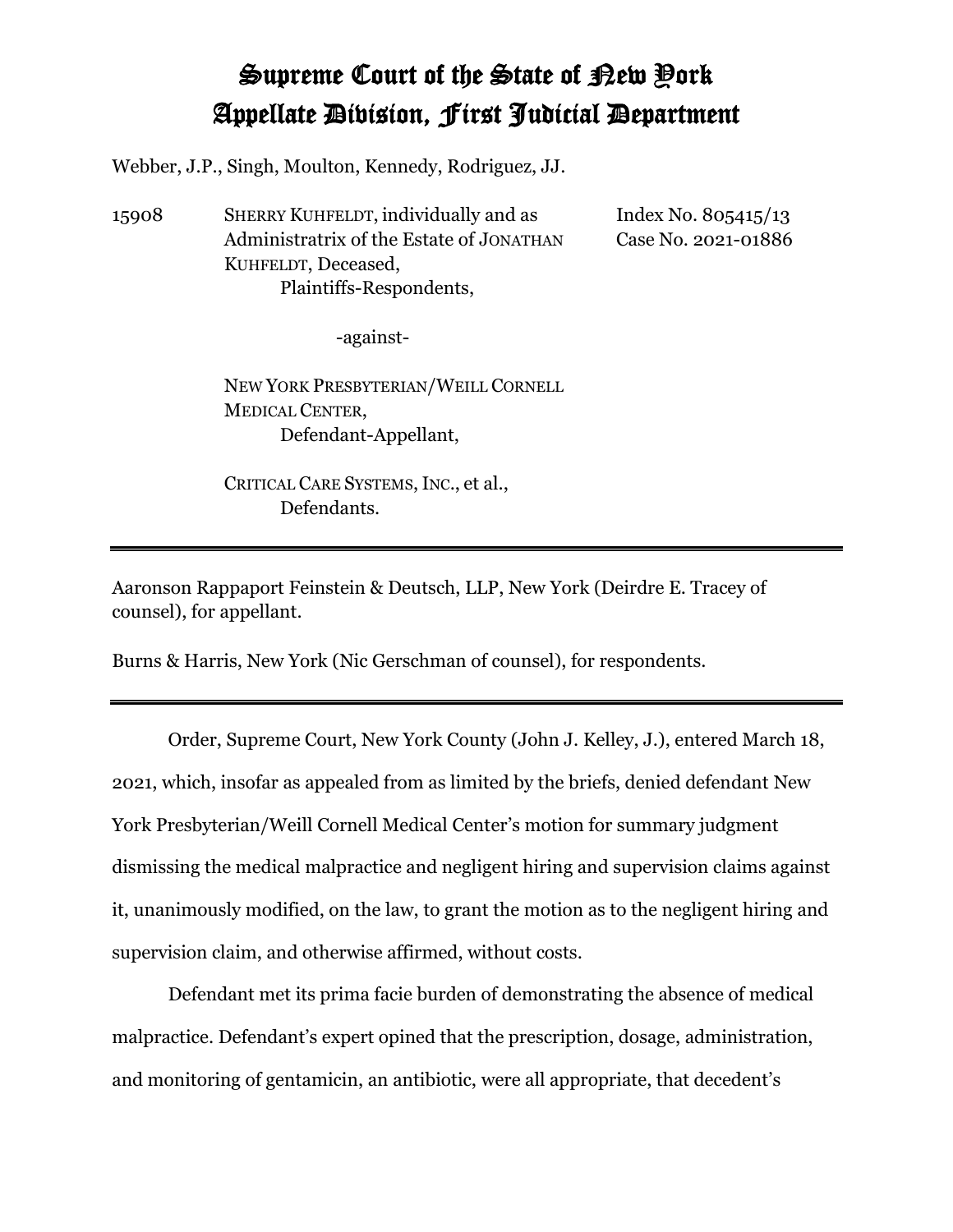gentamicin trough and creatinine levels were consistently normal, that there was no evidence of ototoxicity, vestibular toxicity, or nephrotoxicity prior to completion of the gentamicin, and that even if there was, the benefits of the medication still outweighed the risks.

However, plaintiffs' expert affidavit was sufficient to raise issues of fact. Plaintiffs' expert offered conflicting opinions with respect to the standard of care for monitoring frequency, the significance of the tremors and rising creatinine levels as possible evidence of toxicity, and the availability of extended interval dosing as an option. Although not an infectious disease specialist, as a licensed pharmacist, pharmacologist, and toxicologist, as well as a physician, plaintiffs' expert was qualified to opine on issues related to drug administration, risks, and monitoring (*see Karasik v Bird*, 98 AD2d 359, 362-363 [1st Dept 1984]).

Defendant's expert's disagreement regarding the significance of the tremors and rising creatinine levels presented an issue of fact not capable of resolution at this stage. Contrary to defendant's suggestion, it was not until reply that defendant's expert addressed the viability of extended interval dosing – at which point plaintiffs' expert had no opportunity to respond.

The motion court should have dismissed the negligent hiring and supervision claim based on the absence of evidence that defendant "knew, or should have known," of

2